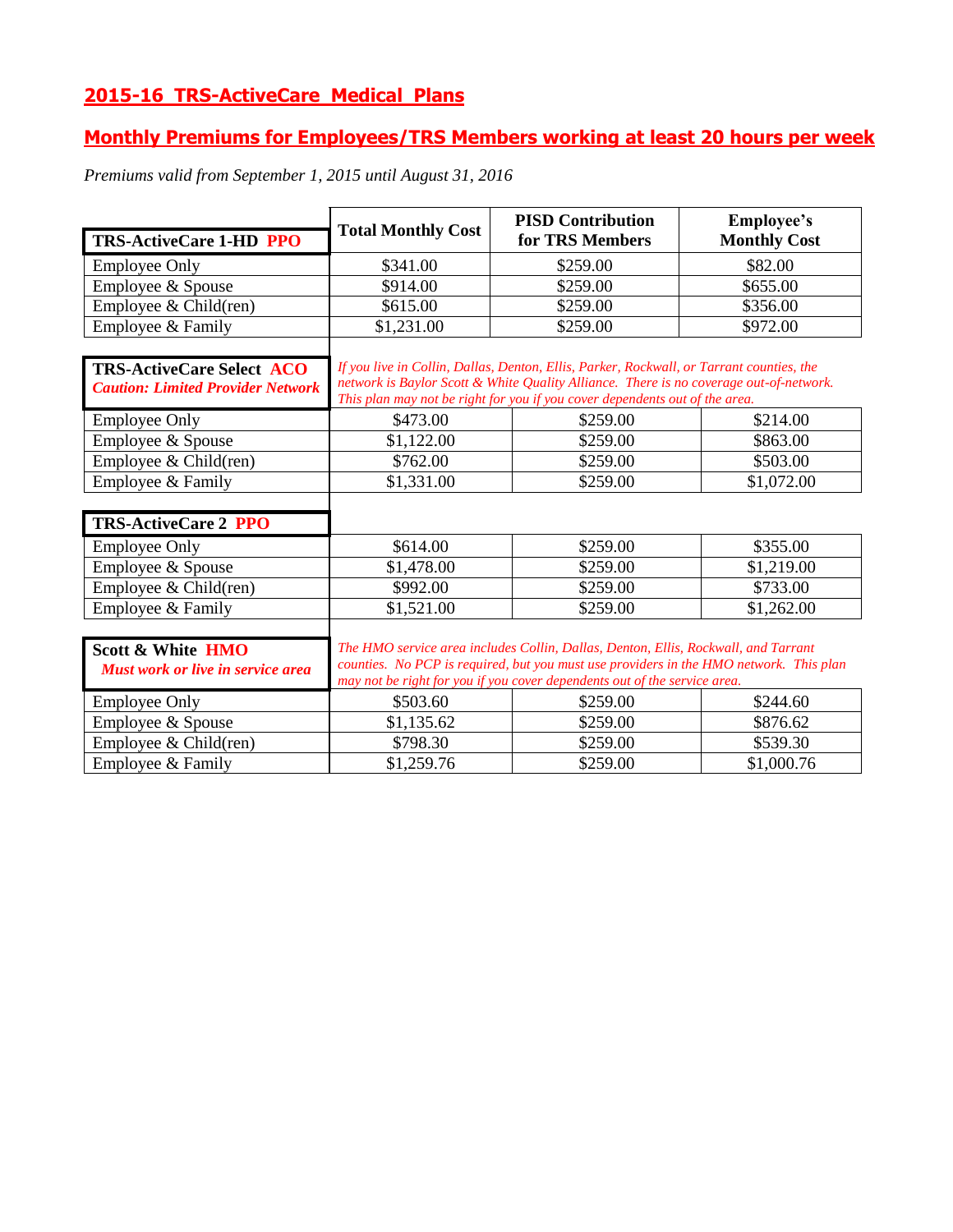**Search the provider list before enrolling, to make sure your provider is covered on the plan you want:**

| TRS-ActiveCare 1-HD<br>and<br>TRS-ActiveCare 2 | https://www.trsactivecareaetna.com/trs-tools<br>click on the green "Find a Doctor or Facility" tab                                                                                                                                                                                                                                                                                                                                                                        |
|------------------------------------------------|---------------------------------------------------------------------------------------------------------------------------------------------------------------------------------------------------------------------------------------------------------------------------------------------------------------------------------------------------------------------------------------------------------------------------------------------------------------------------|
| <b>TRS-ActiveCare Select</b>                   | https://www.trsactivecareaetna.com/trs-tools<br>click on the green "Find a Doctor or Facility" tab<br>Review the county information to determine which network to search.<br>When asked to Select a Plan, select the appropriate network for your<br>county. For DFW Region, choose Baylor Scott & White Quality Alliance,<br>not ActiveCare Select. The network for the country where you live will be<br>applied to your dependents, even if they live out of the area. |
| Scott & White HMO                              | http://trs.swhp.org<br>click on the orange "Find a Provider" tab at the top                                                                                                                                                                                                                                                                                                                                                                                               |

**HMO service area map – You must live or work in one of these counties to be able to enroll in the Scott & White HMO plan. If you cover dependents that live outside of these counties, the HMO plan may not be right for you.**

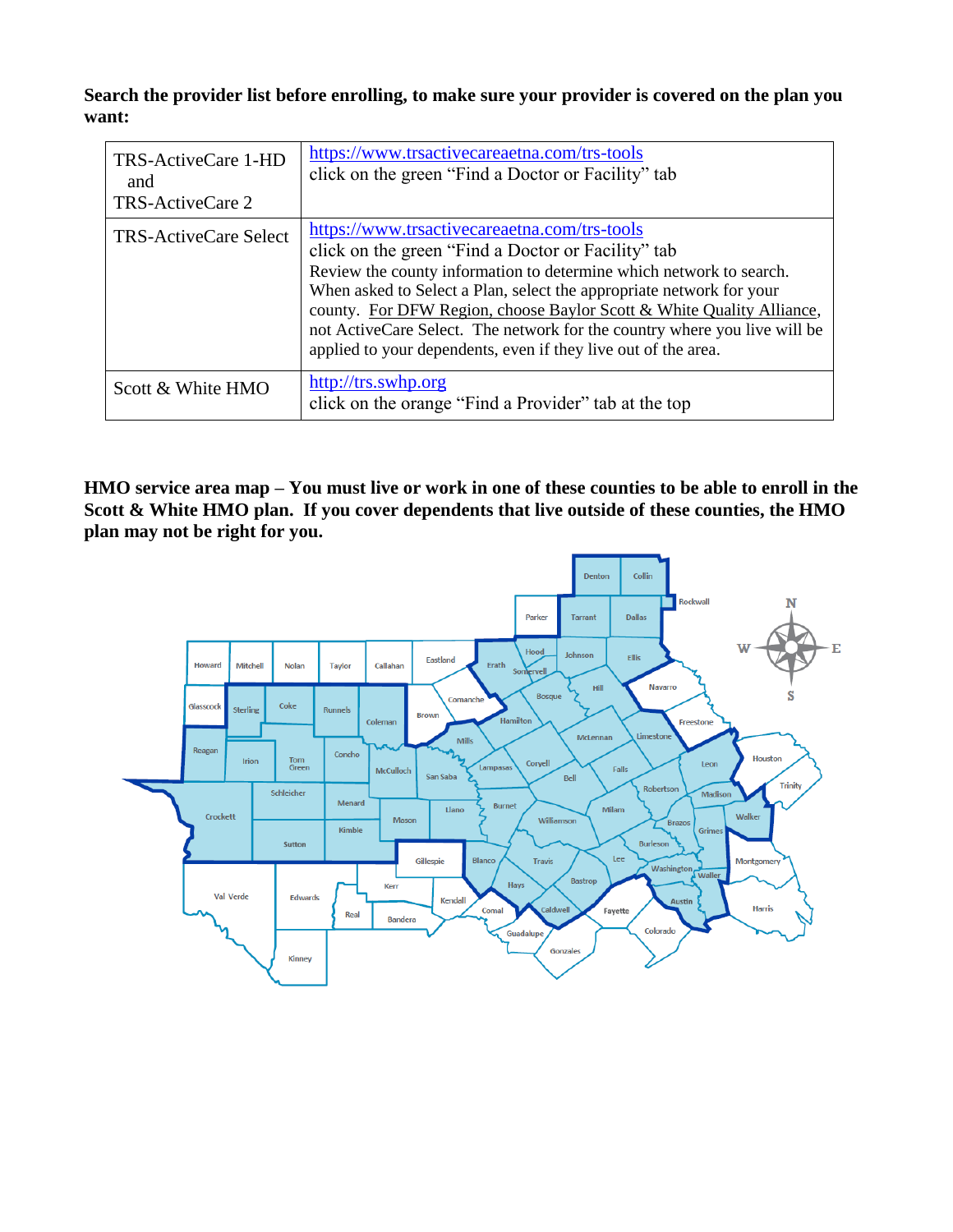### Effective September 1, 2015 through August 31, 2016 | Network Level of Benefits\*

| <b>Type of Service</b>                                                                                                                                                                | <b>ActiveCare 1-HD</b>                                                                                 | <b>ActiveCare Select</b>                                                                                               | <b>ActiveCare 2</b>                                                                                                          |
|---------------------------------------------------------------------------------------------------------------------------------------------------------------------------------------|--------------------------------------------------------------------------------------------------------|------------------------------------------------------------------------------------------------------------------------|------------------------------------------------------------------------------------------------------------------------------|
| <b>Provider Network</b>                                                                                                                                                               | Aetna Open Access Choice POS II                                                                        | <b>♦ Caution: Limited Network ♦</b><br>(DFW area: Baylor Scott & White Quality Alliance)<br>No coverage out-of-network | Aetna Open Access Choice POS II                                                                                              |
| <b>Deductible</b><br>(per plan year)                                                                                                                                                  | \$2,500 employee only<br>\$5,000 employee and spouse; employee<br>and child(ren); employee and family  | \$1,200 individual<br>\$3,600 family                                                                                   | \$1,000 individual<br>\$3,000 family                                                                                         |
| <b>Out-of-Pocket Maximum</b><br>(per plan year; does include medical<br>deductible/copays/coinsurance and prescription<br>drug deductible/copays/coinsurance)                         | \$6,450 employee only<br>\$12,900 employee and spouse; employee<br>and child(ren); employee and family | \$6,600 individual<br>\$13,200 family                                                                                  | \$6,600 individual<br>\$13,200 family                                                                                        |
| Coinsurance<br>Plan pays (up to allowable amount)<br>Participant pays (after deductible)                                                                                              | 80%<br>20%                                                                                             | 80%<br>20%                                                                                                             | 80%<br>20%                                                                                                                   |
| <b>Office Visit Copay</b><br>Participant pays                                                                                                                                         | 20% after deductible                                                                                   | \$30 copay for primary<br>\$60 copay for specialist                                                                    | \$30 copay for primary<br>\$50 copay for specialist                                                                          |
| Diagnostic Lab<br>Participant pays                                                                                                                                                    | 20% after deductible                                                                                   | Plan pays 100% (deductible waived) if<br>performed at a Quest facility; 20% after<br>deductible at other facility      | Plan pays 100% (deductible waived) if<br>performed at a Quest facility; 20% after<br>deductible at other facility            |
| <b>Preventive Care</b><br>See next page for a list of services                                                                                                                        | Plan pays 100%                                                                                         | Plan pays 100%                                                                                                         | Plan pays 100%                                                                                                               |
| <b>Teladoc Physician Services</b>                                                                                                                                                     | \$40 consultation fee (applies to deductible<br>and out-of-pocket maximum)                             | Plan pays 100%                                                                                                         | Plan pays 100%                                                                                                               |
| <b>High-Tech Radiology</b><br>(CT scan, MRI, nuclear medicine)<br>Participant pays                                                                                                    | 20% after deductible                                                                                   | \$100 copay plus 20% after deductible                                                                                  | \$100 copay plus 20% after deductible                                                                                        |
| <b>Inpatient Hospital</b><br>(preauthorization required)<br>(facility charges)<br>Participant pays                                                                                    | 20% after deductible                                                                                   | \$150 copay per day plus 20% after deductible<br>(\$750 maximum copay per admission)                                   | \$150 copay per day plus 20% after deductible<br>(\$750 maximum copay per admission;<br>\$2,250 maximum copay per plan year) |
| <b>Emergency Room</b><br>(true emergency use)<br>Participant pays                                                                                                                     | 20% after deductible                                                                                   | \$150 copay plus 20% after deductible<br>(copay waived if admitted)                                                    | \$150 copay plus 20% after deductible<br>(copay waived if admitted)                                                          |
| <b>Outpatient Surgery</b><br>Participant pays                                                                                                                                         | 20% after deductible                                                                                   | \$150 copay per visit plus 20% after deductible                                                                        | \$150 copay per visit plus 20% after deductible                                                                              |
| <b>Bariatric Surgery</b><br>Physician charges (only covered if<br>performed at an IOQ facility)<br>Participant pays                                                                   | \$5,000 copay plus 20% after deductible                                                                | Not covered                                                                                                            | \$5,000 copay (does not apply to out-of-pocket<br>maximum) plus 20% after deductible                                         |
| <b>Prescription Drugs</b><br>Drug deductible (per plan year)                                                                                                                          | Subject to plan year deductible                                                                        | \$0 for generic drugs<br>\$200 per person for brand-name drugs                                                         | \$0 for generic drugs<br>\$200 per person for brand-name drugs                                                               |
| <b>Retail Short-Term</b><br>(up to a 31-day supply)<br>Participant pays<br>• Generic copay<br>• Brand copay (preferred list)<br>• Brand copay (non-preferred list)                    | 20% after deductible                                                                                   | \$20<br>\$40**<br>50% coinsurance                                                                                      | \$20<br>\$40**<br>\$65**                                                                                                     |
| <b>Retail Maintenance</b><br>(after first fill; up to a 31-day supply)<br>Participant pays<br>• Generic copay<br>• Brand copay (preferred list)<br>• Brand copay (non-preferred list) | 20% after deductible                                                                                   | \$25<br>\$50**<br>50% coinsurance                                                                                      | \$25<br>\$50**<br>\$80**                                                                                                     |
| Mail Order and Retail-Plus<br>(up to a 90-day supply)<br>Participant pays<br>• Generic copay<br>• Brand copay (preferred list)<br>• Brand copay (non-preferred list)                  | 20% after deductible                                                                                   | \$45<br>\$105**<br>50% coinsurance                                                                                     | \$45<br>\$105**<br>\$180**                                                                                                   |
| <b>Specialty Drugs</b><br>Participant pays                                                                                                                                            | 20% after deductible                                                                                   | 20% coinsurance per fill                                                                                               | \$200 per fill (up to 31-day supply)<br>\$450 per fill (32- to 90-day supply)                                                |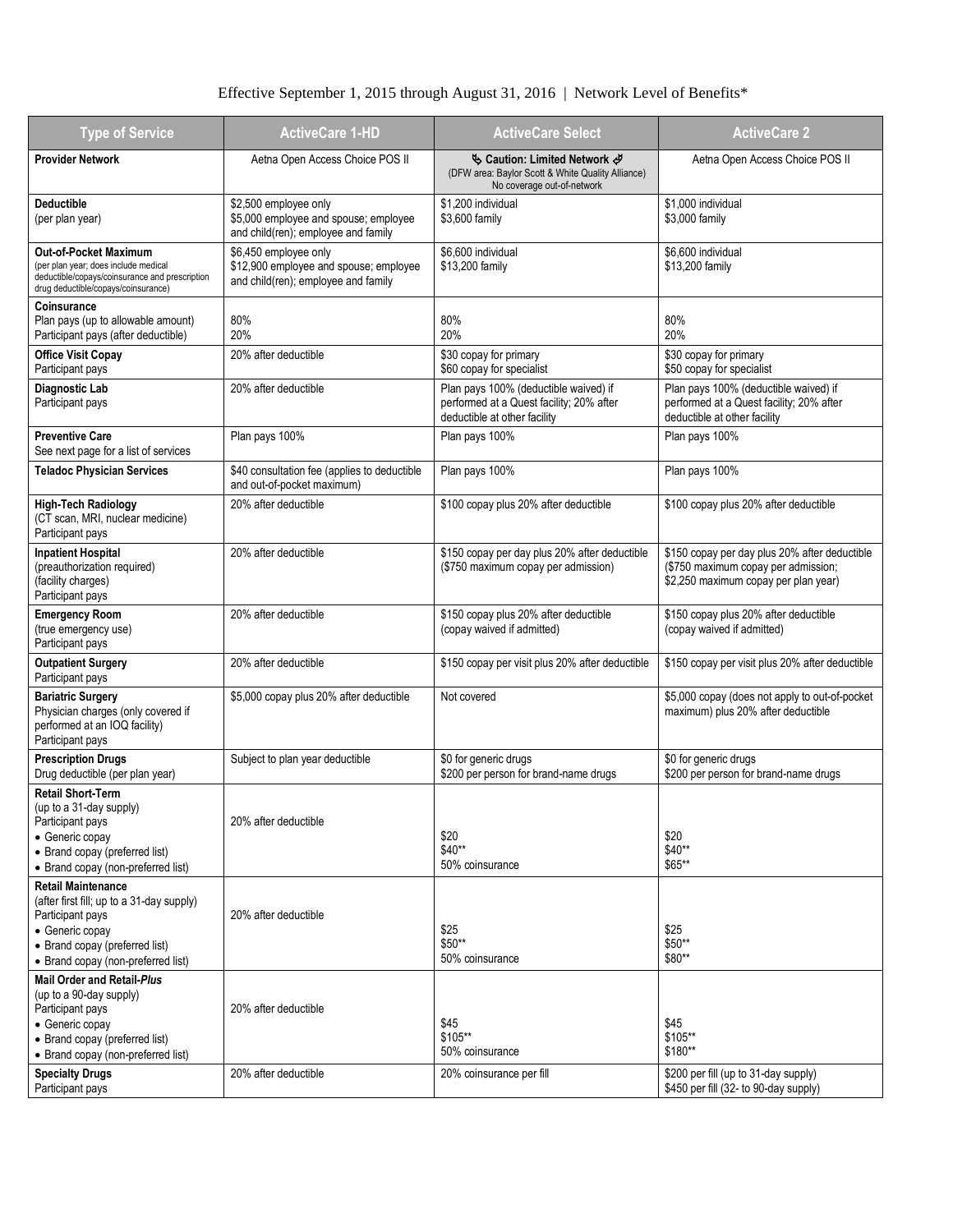| TRS-ActiveCare Plans - Preventive Care                                                                                                                                                                                                                                                                                                                                                                                                                                                                                                                                                                                                                                                                          |                                                                                                       |                                                     |                                                     |  |
|-----------------------------------------------------------------------------------------------------------------------------------------------------------------------------------------------------------------------------------------------------------------------------------------------------------------------------------------------------------------------------------------------------------------------------------------------------------------------------------------------------------------------------------------------------------------------------------------------------------------------------------------------------------------------------------------------------------------|-------------------------------------------------------------------------------------------------------|-----------------------------------------------------|-----------------------------------------------------|--|
| <b>Preventive Care Services</b>                                                                                                                                                                                                                                                                                                                                                                                                                                                                                                                                                                                                                                                                                 | <b>Benefits When Using In-Network Providers</b><br>(Provider must bill services as "preventive care") |                                                     |                                                     |  |
|                                                                                                                                                                                                                                                                                                                                                                                                                                                                                                                                                                                                                                                                                                                 | <b>ActiveCare 1-HD</b>                                                                                | <b>ActiveCare Select</b>                            | <b>ActiveCare 2</b>                                 |  |
| Evidence-based items or services that have in effect a rating of "A" or<br>"B" in the current recommendations of the United States Preventive<br>Services Task Force (USPSTF).                                                                                                                                                                                                                                                                                                                                                                                                                                                                                                                                  |                                                                                                       |                                                     |                                                     |  |
| Immunizations recommended by the Advisory Committee on<br>Immunization Practices of the Centers for Disease Control and<br>Prevention (CDC) with respect to the individual involved.                                                                                                                                                                                                                                                                                                                                                                                                                                                                                                                            |                                                                                                       |                                                     |                                                     |  |
| Evidence-informed preventive care and screenings provided for in<br>the comprehensive quidelines support by the Health Resources and<br>Services Administration (HRSA) for infants, children and<br>adolescents. Additional preventive care and screenings for women,<br>not described above, as provided for in comprehensive guidelines<br>supported by the HRSA.                                                                                                                                                                                                                                                                                                                                             |                                                                                                       |                                                     |                                                     |  |
| For purposes of this benefit, the current recommendations of the<br>USPSTF regarding breast cancer screening and mammography and<br>prevention will be considered the most current (other than those<br>issued in or around November 2009).                                                                                                                                                                                                                                                                                                                                                                                                                                                                     | Plan pays 100% (deductible                                                                            | Plan pays 100% (deductible                          | Plan pays 100% (deductible                          |  |
| The preventive care services described above may change as<br>USPSTF, CDC and HRSA guidelines are modified.                                                                                                                                                                                                                                                                                                                                                                                                                                                                                                                                                                                                     | waived)                                                                                               | waived; no copay required)                          | waived; no copay required)                          |  |
| Examples of covered services included are routine annual physicals<br>(one per year); immunizations; well-child care; breastfeeding support,<br>services and supplies; cancer screening mammograms; bone density<br>test; screening for prostate cancer and colorectal cancer (including<br>routine colonoscopies); smoking cessation counseling services and<br>healthy diet counseling; and obesity screening/counseling.                                                                                                                                                                                                                                                                                     |                                                                                                       |                                                     |                                                     |  |
| Examples of covered services for women with reproductive capacity<br>are female sterilization procedures and specified<br>FDA-approved contraception methods with a written prescription by a<br>health care practitioner, including cervical caps, diaphragms,<br>implantable contraceptives, intra-uterine devices, injectables,<br>transdermal contraceptives and vaginal contraceptive devices.<br>Prescription contraceptives for women are covered under the<br>pharmacy benefits administered by Caremark. To determine<br>if a specific contraceptive drug or device is included in this benefit,<br>contact Customer Service at 1-800-222-9205. The list may change<br>as FDA guidelines are modified. |                                                                                                       |                                                     |                                                     |  |
| <b>Annual Vision Examination</b><br>(one per plan year; performed by an ophthalmologist or optometrist<br>using calibrated instruments)<br>Participant pays                                                                                                                                                                                                                                                                                                                                                                                                                                                                                                                                                     | After deductible, plan pays 80%;<br>participant pays 20%                                              | \$60 copay for specialist                           | \$50 copay for specialist                           |  |
| <b>Annual Hearing Examination</b><br>Participant pays                                                                                                                                                                                                                                                                                                                                                                                                                                                                                                                                                                                                                                                           | After deductible, plan pays 80%;<br>participant pays 20%                                              | \$30 copay for primary<br>\$60 copay for specialist | \$30 copay for primary<br>\$50 copay for specialist |  |

**Note:** Covered services under this benefit must be billed by the provider as "preventive care." If you receive preventive services from a non-network provider, you will be responsible for any applicable deductible and coinsurance under the ActiveCare 1-HD and ActiveCare 2. There is no coverage for non-network services under the ActiveCare Select plan.

A specialist is any physician other than family practitioner, internist, OB/GYN or pediatrician.

\* Illustrates benefits when network providers are used. For some plans, non-network benefits are also available; there is no coverage for non-network benefits under the ActiveCare Select plan; see Enrollment Guide for more information. Non-contracting providers may bill for amounts exceeding the allowable amount for covered services. Participants will be responsible for this balance bill amount, which may be considerable.

\*\* If the patient obtains a brand-name drug when a generic equivalent is available, the patient will be responsible for the generic copayment plus the cost difference between the brand-name drug and the generic drug.

The **TRS-ActiveCare Select** plan has a very limited network. When searching the Aetna PPO list for this plan, choose Baylor Scott & White Quality Alliance for the DFW region. These are the only PPO providers in this area for the **TRS-ActiveCare Select** plan. There is no coverage for out-of-network services, except true emergencies, and no coverage for bariatric surgery.

TRS-ActiveCare is administered by Aetna Life Insurance Company. Aetna provides claims payment services only and does not assume any financial risk or obligation with respect to claims. Prescription drug benefits are administered by Caremark.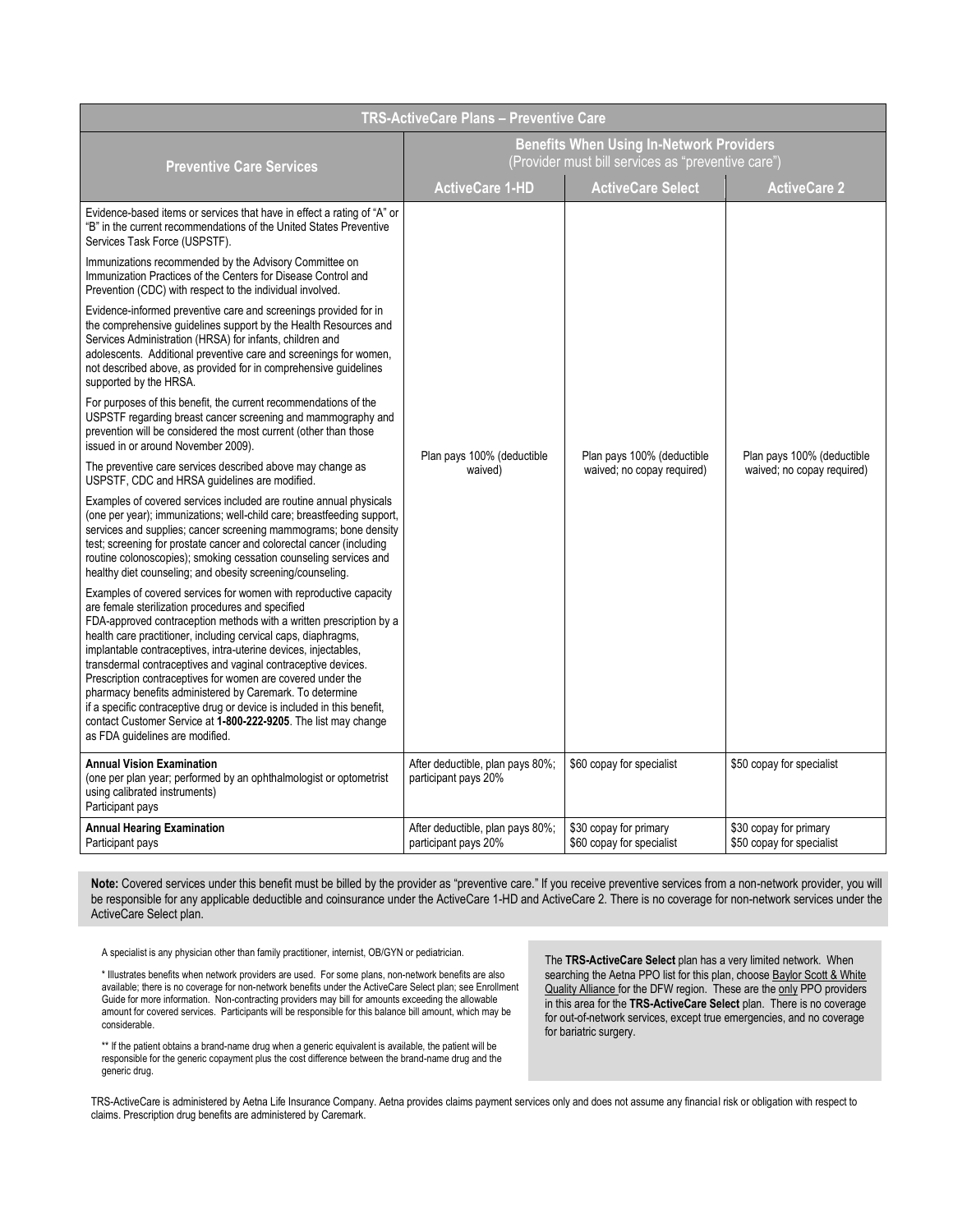| <b>Type of Service</b>                                                                                                                                                          | <b>Scott &amp; White HMO</b>                                                                                                                                                               |
|---------------------------------------------------------------------------------------------------------------------------------------------------------------------------------|--------------------------------------------------------------------------------------------------------------------------------------------------------------------------------------------|
| <b>Provider Network</b>                                                                                                                                                         | $\mathfrak{G}% _{k}(G)$ Must live or work in HMO service area $\mathcal{A}% _{k}(G)$<br>No Primary Care Physician required to direct care or make referrals.<br>No coverage out-of-network |
| <b>Deductible</b><br>(per plan year)                                                                                                                                            | \$800 individual<br>\$2,400 family                                                                                                                                                         |
| <b>Out-of-Pocket Maximum</b><br>(per plan year; does include medical<br>deductible/copays/coinsurance and prescription<br>drug deductible/copays/coinsurance)                   | \$5,000 individual<br>\$10,000 family                                                                                                                                                      |
| <b>Office Visit Copay</b><br>Participant pays                                                                                                                                   | \$20 copay for primary<br>\$50 copay for specialist                                                                                                                                        |
| <b>Other Outpatient Services</b><br>Participant pays                                                                                                                            | 20% after deductible                                                                                                                                                                       |
| <b>Preventive Care</b>                                                                                                                                                          | Plan pays 100%                                                                                                                                                                             |
| <b>Inpatient Hospital</b><br>(preauthorization required)<br>Participant pays                                                                                                    | \$150 copay per day plus 20% after deductible<br>(\$750 maximum copay per admission)                                                                                                       |
| <b>Emergency Room</b><br>Participant pays                                                                                                                                       | \$150 copay plus 20% after deductible<br>(copay waived if admitted within 24 hours)                                                                                                        |
| <b>Outpatient Surgery</b><br>Participant pays                                                                                                                                   | \$150 copay per visit plus 20% after deductible                                                                                                                                            |
| <b>Urgent Care</b><br>Participant pays                                                                                                                                          | \$55 copay                                                                                                                                                                                 |
| <b>Prescription Drugs</b><br>Drug deductible (per plan year)                                                                                                                    | \$0 for generic drugs<br>\$100 per person for brand-name drugs                                                                                                                             |
| <b>Retail Short-Term</b><br>Participant pays*<br>• Generic<br>• Brand (preferred list)<br>• Brand (non-preferred list)                                                          | (up to a 34-day supply)<br>\$3<br>30% after deductible<br>50% after deductible                                                                                                             |
| <b>Retail Maintenance</b><br>Participant pays*<br>• Generic copay<br>• Brand copay (preferred list)<br>• Brand copay (non-preferred list)                                       | (up to a 90-day supply; in-network pharmacies only)<br>\$6<br>30% after deductible<br>50% after deductible                                                                                 |
| <b>Mail Order</b><br>Participant pays*<br>• Generic copay<br>• Brand copay (preferred list)<br>• Brand copay (non-preferred list)<br><b>Specialty Drugs</b><br>Participant pays | (up to a 90-day supply; in-network pharmacies only)<br>\$6<br>30% after deductible<br>50% after deductible<br>10% after deductible - Tier I<br>20% after deductible - Tier II              |
|                                                                                                                                                                                 | 30% after deductible - Tier III<br>50% after deductible - Tier IV                                                                                                                          |

\* If the patient obtains a brand-name drug when a generic equivalent is available, the patient will be responsible for the generic copayment plus the cost difference between the brand-name drug and the generic drug.